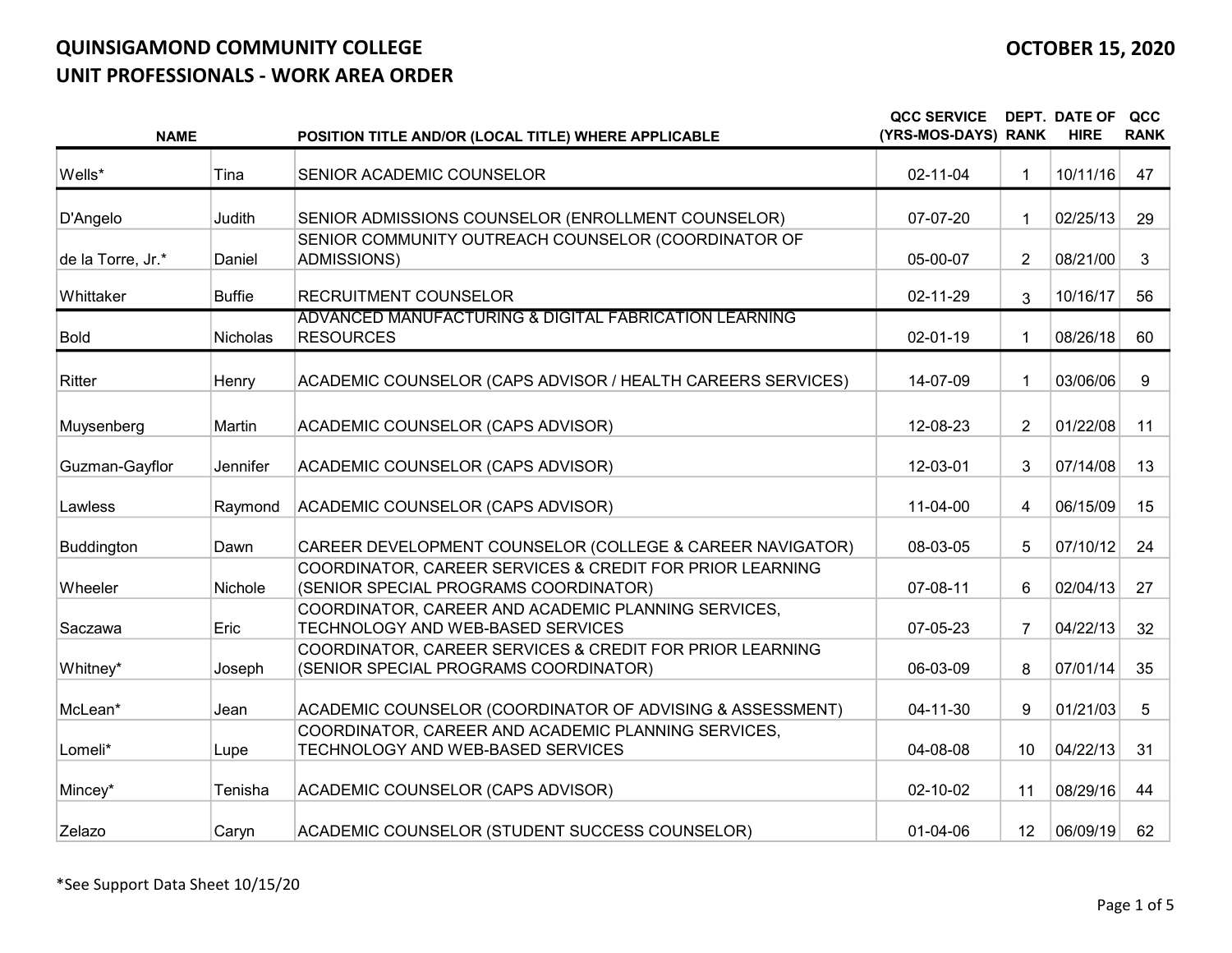| <b>NAME</b>       |           | POSITION TITLE AND/OR (LOCAL TITLE) WHERE APPLICABLE                                              | <b>QCC SERVICE</b><br>(YRS-MOS-DAYS) RANK |                | <b>DEPT. DATE OF</b><br><b>HIRE</b> | QCC<br><b>RANK</b> |
|-------------------|-----------|---------------------------------------------------------------------------------------------------|-------------------------------------------|----------------|-------------------------------------|--------------------|
| Fregeau           | Amanda    | ACADEMIC COUNSELOR (STUDENT SUCCESS COUNSELOR)                                                    | $01-03-22$                                | 13             | 06/23/19                            | 63                 |
| Fama              | Patrick   | ACADEMIC COUNSELOR (STUDENT SUCCESS COUNSELOR)                                                    | $01 - 00 - 16$                            | 14             | 09/29/19                            | 65                 |
| Aboagye           | Benedicta | ACADEMIC COUNSELOR (STUDENT SUCCESS COUNSELOR)                                                    | 00-11-05                                  | 15             | 02/04/13                            | 28                 |
| <b>Bogue</b>      | Caitlin   | ACADEMIC COUNSELOR (STUDENT SUCCESS COUNSELOR)                                                    | 00-11-05                                  | 15             | 09/15/14                            | 37                 |
| Monterroso        | John      | ACADEMIC COUNSELOR (STUDENT SUCCESS COUNSELOR)                                                    | 00-11-05                                  | 15             | 10/30/17                            | 57                 |
| Nagle             | Anila     | ACADEMIC COUNSELOR (STUDENT SUCCESS COUNSELOR)                                                    | $00 - 05 - 19$                            | 16             | 03/26/18                            | 58                 |
| Mitchell          | John      | ASSESSMENT OFFICER (ASSESSMENT SPECIALIST)                                                        | 10-05-25                                  |                | 04/20/10                            | 17                 |
| Zayas             | Julio     | SPECIAL PROGRAM COORDINATOR (REENTRY PROGRAM COORDINATOR)                                         | $00 - 10 - 14$                            | 1              | 12/01/19                            | 66                 |
| Johnson           | Raymond   | COORDINATOR OF LEARNING RESOURCES (COMPUTER SYSTEMS<br>ENGINEERING TECHNOLOGY LABORATORY MANAGER) | 09-01-03                                  | 1              | 09/12/11                            | 21                 |
| Ficorilli*        | Sheryl    | DENTAL CLINICAL & FACILITIES OPERATIONS MANAGER                                                   | 06-01-22                                  |                | 08/18/14                            | 36                 |
| Sharac            | Jo-Anne   | COORDINATOR OF DISABILITY SERVICES (COUNSELOR/COORDINATOR)                                        | 31-07-05                                  | 1              | 03/10/89                            |                    |
| Panetta           | Ann       | COORDINATOR OF DISABILITY SERVICES                                                                | 12-01-20                                  | $\overline{2}$ | 08/25/08                            | 14                 |
| Strouth           | Tamara    | COORDINATOR OF DISABILITY SERVICES                                                                | 09-00-04                                  | 3              | 10/11/11                            | 22                 |
| Shore             | Anne      | COORDINATOR OF DISABILITY SERVICES                                                                | 07-00-15                                  | 4              | 09/30/13                            | 33                 |
| Kupec             | Andrew    | SPECIAL PROGRAMS COORDINATOR (HS TO COLLEGE LINKAGES<br>SPECIALIST)                               | $01-07-26$                                | 1              | 02/19/19                            | 61                 |
| <b>Brownstein</b> | Rebecca   | SENIOR ENROLLMENT COUNSELOR (SENIOR ACADEMIC COUNSELOR)                                           | 10-04-28                                  | 1              | 05/17/10                            | 18                 |
| Merchant          | Tracy     | ENROLLMENT COUNSELOR (SENIOR ADMISSIONS COUNSELOR)                                                | 03-01-04                                  | $\overline{2}$ | 09/11/17                            | 55                 |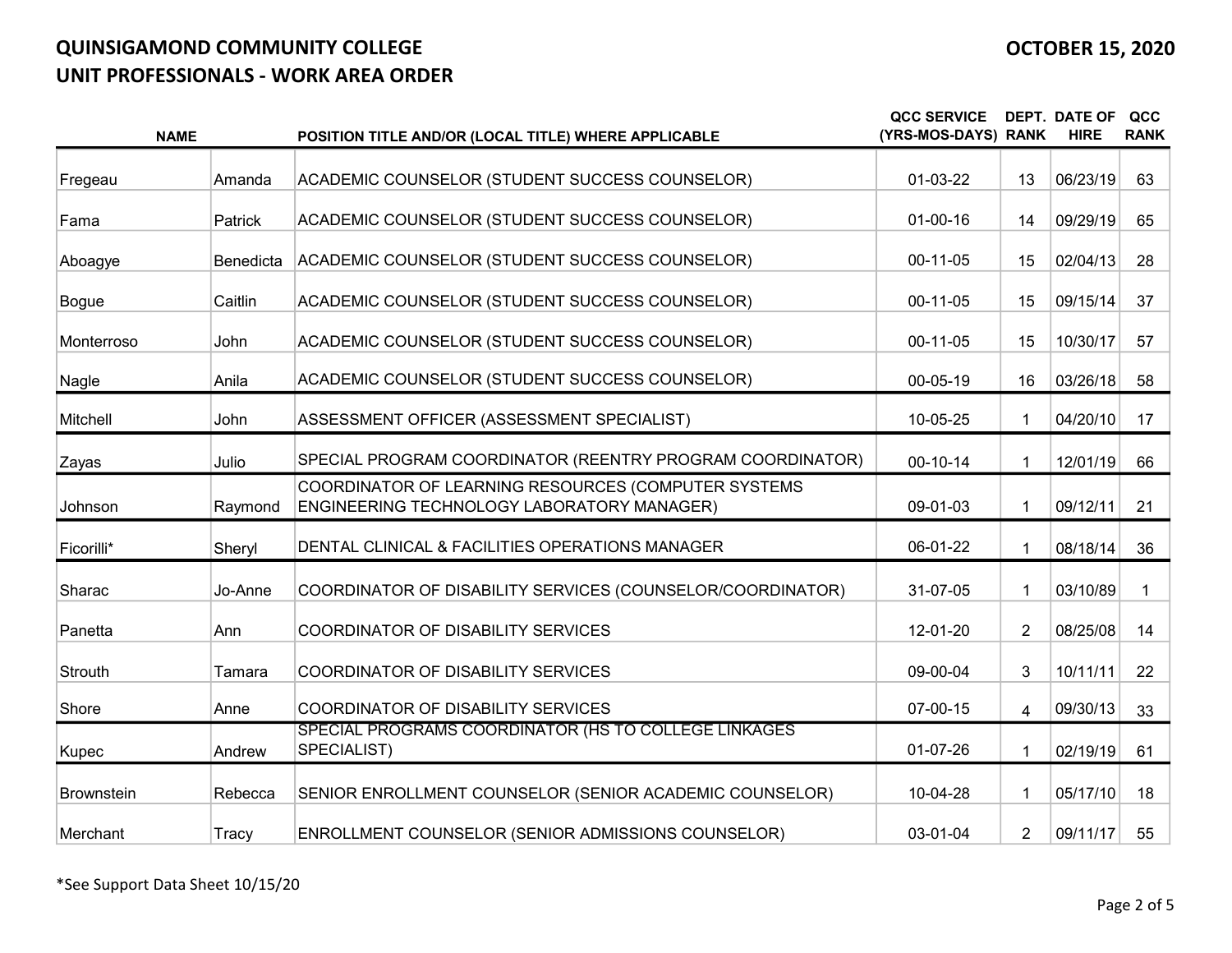| <b>NAME</b>       |          | POSITION TITLE AND/OR (LOCAL TITLE) WHERE APPLICABLE                                              | <b>QCC SERVICE</b><br>(YRS-MOS-DAYS) RANK |                | <b>DEPT. DATE OF</b><br><b>HIRE</b> | QCC<br><b>RANK</b> |
|-------------------|----------|---------------------------------------------------------------------------------------------------|-------------------------------------------|----------------|-------------------------------------|--------------------|
| <b>Rivas</b>      | Eduardo  | ENROLLMENT COUNSELOR (ADMISSIONS COUNSELOR)                                                       | 02-01-26                                  | 3              | 08/19/18                            | 59                 |
| Cyr               |          | Rebeccah SENIOR FINANCIAL AID COUNSELOR                                                           | 10-07-29                                  | 1              | 02/16/10                            | 16                 |
| Gillespie         | Diane    | SENIOR FINANCIAL AID COUNSELOR                                                                    | 09-05-26                                  | $\overline{2}$ | 04/19/11                            | 20                 |
| Kurland*          | Jason    | SENIOR FINANCIAL AID COUNSELOR                                                                    | 06-06-30                                  | 3              | 05/27/08                            | 12                 |
| Leonard           | Kirstie  | <b>FINANCIAL AID COUNSELOR</b>                                                                    | 05-10-00                                  | 4              | 12/15/14                            | 38                 |
| Laurie*           | Caitlin  | SENIOR FINANCIAL AID COUNSELOR                                                                    | 04-06-29                                  | 5              | 06/04/12                            | 23                 |
| Lawson            | Amy      | SENIOR FINANCIAL AID COUNSELOR                                                                    | 03-02-28                                  | 6              | 07/17/17                            | 53                 |
| Nolan             | Michelle | SENIOR FINANCIAL AID COUNSELOR                                                                    | 03-02-28                                  | 6              | 07/17/17                            | 53                 |
| Kurland*          | Jason    | <b>FINANCIAL AID ASSISTANT</b>                                                                    | 02-01-09                                  | $\overline{7}$ | 05/27/08                            | 12                 |
| Daigneault*       | Kirsten  | SPECIAL PROGRAMS COORDINATOR (COORDINATOR OF FUTURE FOCUS<br>PROGRAM)                             | $11-01-28$                                |                | 07/01/04                            | $\overline{7}$     |
| Vongphakdy        | Gilmarie | COORDINATOR OF FUTURE FOCUS PROGRAM                                                               | 04-09-09                                  | $\overline{2}$ | 01/06/16                            | 42                 |
| Glazer            | Jenna    | RESOURCE SPECIALIST, GATEWAY TO COLLEGE PROGRAM<br>(RECRUITMENT COUNSELOR)                        | 08-02-28                                  | 1              | 07/17/12                            | 25                 |
| Sullivan          | Matthew  | HRM PROGRAM FOOD SERVICE LAB SITE SUPERVISOR (SENIOR STAFF<br><b>ASSISTANT)</b>                   | $07-05-29$                                |                | 04/16/13                            | 30                 |
| King              | Rebecca  | SENIOR STAFF ASSISTANT (HRM PROGRAM FOOD SERVICE LAB SITE<br>SUPERVISOR)                          | 04-09-11                                  | $\overline{2}$ | 01/04/16                            | 41                 |
| Giacobbe          | Maureen  | COORDINATOR OF INSTRUCTIONAL TECHNOLOGY & ASSESSMENT<br>(COORDINATOR OF INSTRUCTIONAL TECHNOLOGY) | $03-04-01$                                | 1              | 06/14/17                            | 51                 |
| Dempsey-O'Connell | Pamela   | COORDINATOR OF INSTRUCTIONAL TECHNOLOGY & ASSESSMENT<br>(COORDINATOR OF INSTRUCTIONAL TECHNOLOGY) | 03-03-05                                  | $\overline{2}$ | 07/10/17                            | 52                 |
| Mincey*           | Tenisha  | COORDINATOR OF INSTRUCTIONAL TECHNOLOGY & ASSESSMENT<br>(COORDINATOR OF INSTRUCTIONAL TECHNOLOGY) | $01-03-14$                                | 3              | 08/29/16                            | 44                 |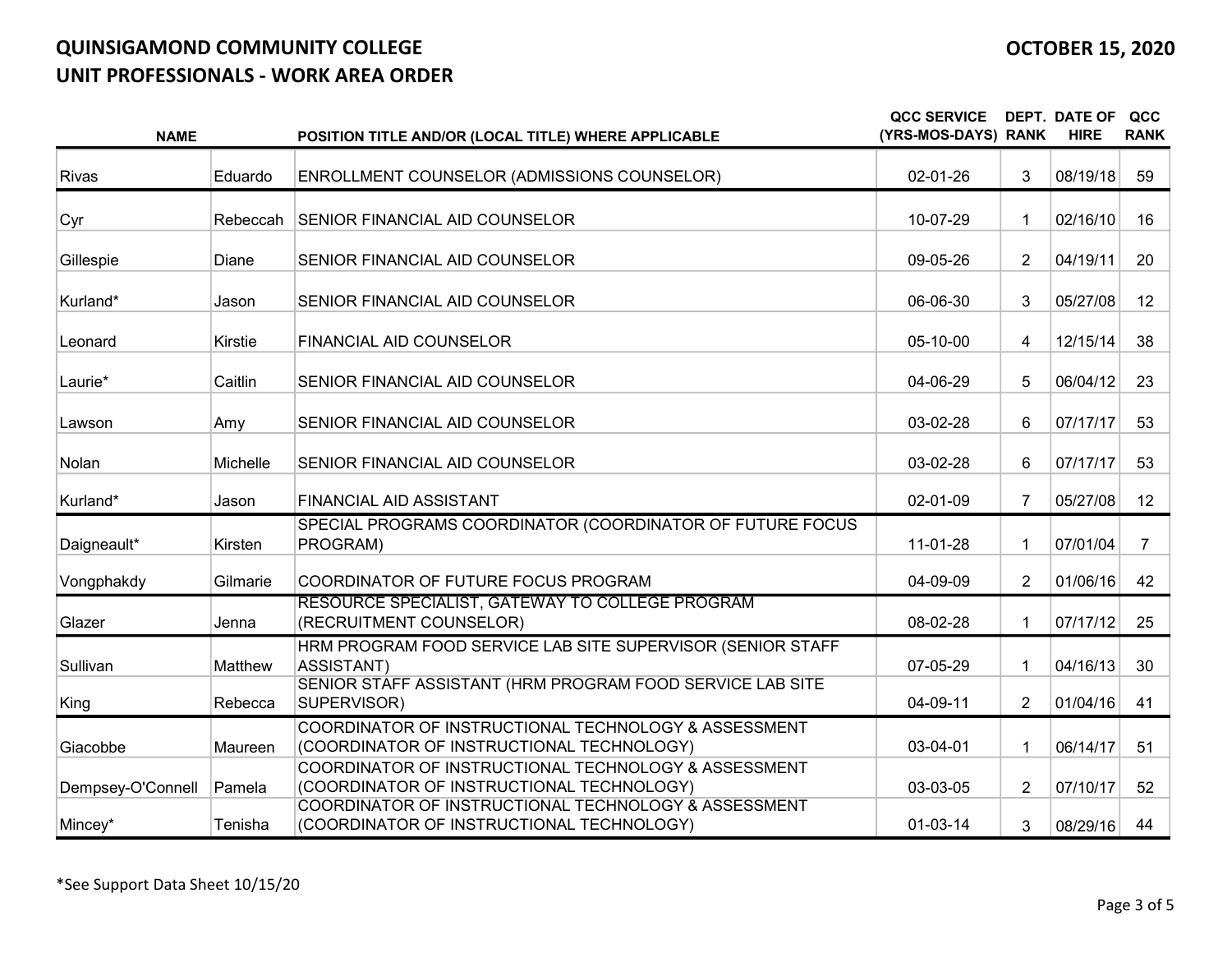| <b>NAME</b>       |                 | POSITION TITLE AND/OR (LOCAL TITLE) WHERE APPLICABLE                                              | <b>QCC SERVICE</b><br>(YRS-MOS-DAYS) RANK |                | <b>DEPT. DATE OF</b><br><b>HIRE</b> | QCC<br><b>RANK</b> |
|-------------------|-----------------|---------------------------------------------------------------------------------------------------|-------------------------------------------|----------------|-------------------------------------|--------------------|
| Mello             | Nathaniel       | LEARNING MANAGER, INTERACTIVE MEDIA DESIGN                                                        | 04-03-10                                  | 1              | 07/05/16                            | 43                 |
| Dellasanta        | Nicole          | LEARNING MANAGER, GENERAL ACADEMIC AREAS (COORDINATOR<br><b>LEARNING RESOURCES)</b>               | 03-08-22                                  | $\overline{2}$ | 01/23/17                            | 48                 |
| Cross             | Denise          | COORDINATOR OF LIBRARY SERVICES (COORDINATOR OF LIBRARY<br>TECHNICAL SERVICES & SYSTEMS)          | 17-11-01                                  |                | 11/14/02                            | 4                  |
| Stevenson         | Michael         | COORDINATOR OF LIBRARY SERVICES (COORDINATOR OF LIBRARY<br><b>COLLECTION DEVELOPMENT)</b>         | 17-04-26                                  | $\overline{2}$ | 05/19/03                            | 6                  |
| Swan              | Tiger           | COORDINATOR OF LIBRARY SERVICES (COORDINATOR OF LIBRARY<br><b>REFERENCE AND INSTRUCTION)</b>      | 06-09-02                                  | 3              | 01/13/14                            | 34                 |
| Morse*            | Carolyn         | COORDINATOR OF LIBRARY SERVICES (COORDINATOR OF LIBRARY<br>SERIALS AND ELECTRONIC RESOURCES)      | 02-05-19                                  | 4              | 03/13/17                            | 50                 |
| Upton             | Martha          | COORDINATOR LEARNING RESOURCES (LEARNING MANAGER/MATH LAB)                                        | 13-08-28                                  | 1              | 01/17/07                            | 10                 |
| Rinaldi*          | Carol           | COORDINATOR LEARNING RESOURCES (LEARNING MANAGER/MATH LAB)                                        | 02-00-00                                  | $\overline{2}$ | 09/01/99                            | $\overline{2}$     |
| Teece             | Laurie          | SENIOR TECHNICAL SPECIALIST (NURSE EDUCATION LABORATORY<br>COORDINATOR)                           | 03-02-14                                  | 1              | 07/31/17                            | 54                 |
| Casasanta*        | <b>Brittany</b> | SIMULATION LABORATORY SPECIALIST (INSTRUCTIONAL SUPPORT<br><b>TECHNICIAN)</b>                     | 02-10-08                                  | $\overline{2}$ | 02/06/17                            | 49                 |
| Nayak             | Lakshmi         | COORDINATOR OF ELA READING & WRITING ABE PROFESSIONAL<br>DEVELOPMENT CENTER                       | 05-01-20                                  |                | 08/25/15                            | 40                 |
| Anderson          | Kate            | COORDINATOR OF INSTRUCTIONAL TECHNOLOGY & ASSESSMENT<br>(COORDINATOR OF INSTRUCTIONAL TECHNOLOGY) | 04-00-26                                  | $\overline{2}$ | 09/19/16                            | 46                 |
| Campbell*         | Kristine        | ACADEMIC COUNSELOR (COORDINATOR OF RECORDS AND<br><b>REGISTRATION)</b>                            | $01 - 01 - 10$                            | 1              | 06/30/19                            | 64                 |
| Guittar*          | Jacqueline      | ACADEMIC COUNSELOR (COORDINATOR OF RECORDS AND<br><b>REGISTRATION)</b>                            | $01 - 01 - 03$                            | 2              | 09/04/16                            | 45                 |
| Pope              | Patricia        | BIOLOGY LABORATORY TECHNICIAN (SCIENCE LABORATORY TECHNICIAN)                                     | 05-06-22                                  | 1              | 03/23/15                            | 39                 |
| Mohareb*          | Kimberly        | BIOLOGY LABORATORY TECHNICIAN (SCIENCE LABORATORY TECHNICIAN)                                     | 05-06-06                                  | $\overline{2}$ | 03/23/15                            | 39                 |
| de la Torre, Jr.* | Daniel          | COORDINATOR OF TRANSFER AFFAIRS AND ARTICULATION                                                  | 15-01-17                                  | 1              | 08/21/00                            | 3                  |